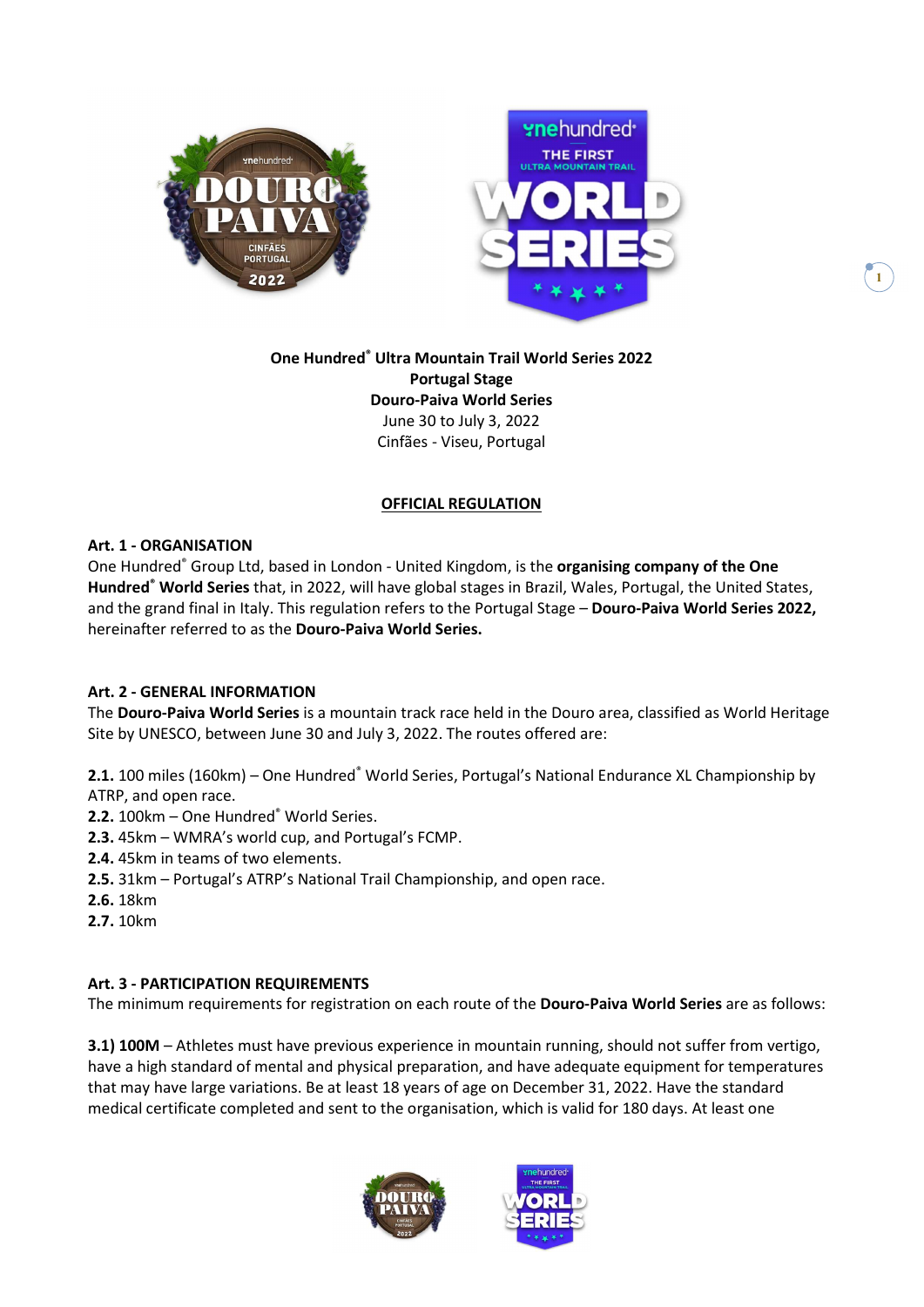verifiable race of 50 miles (80 km) or more non-stop kilometres must also have completed within the time limit in the three years prior to the start date of the event.

3.1.1) The 100 miles are hosting Portugal's ATRP's National Endurance XL Championship. The same distance is also available as an open race.

3.2) 100K – Athletes must have previous experience in mountain running, should not suffer from vertigo, must have a high standard of mental and physical preparation, and have adequate equipment for temperatures that may have large variations. Be at least 18 years of age on December 31, 2022. Have the standard medical certificate completed and sent to the organisation, which is valid for 180 days. Athletes must also have completed, within the time limit, at least one verifiable race of 50km or more non-stop kilometres in the three years preceding the date of the start of the event.

3.3) 45K and 45K Doubles – Athletes must have previous experience in mountain racing, should not suffer from vertigo, have a high standard of mental and physical preparation, and have adequate equipment for temperatures that may have large variations. Be at least 18 years of age on December 31, 2022.

3.4) 31K – Athletes must have previous experience in mountain running, should not suffer from vertigo, must have a high standard of mental preparation. Be at least 18 years of age on December 31, 2022.

3.4.1) The 31km are hosting Portugal's ATRP's National Trail Championship. The same distance is also available as an open race.

3.5) 18K - Be at least 16 years of age as of December 31, 2022.

3.6) 10K - No previous requirements.

Note: 45K Doubles - For this course, we will for the first time in the Douro-Paiva World Series create a team challenge, "Pairs". If you have a colleague and both don't like to run the race individually, here you have the opportunity to form an amazing duo to run the 49K Doubles. The rules are simple. The duo has to start in the match, TOGETHER, pass the intermediate checkpoints, TOGETHER, and reach the finish line, TOGETHER. It is a challenge for two and the factor of self-help and overcoming is fundamental. Don't let your partner give up! Both will lose.

3.7) 45K – WMRA. One Hundred Douro Paiva's 45km distance is part of WMRA's world championship, in the Silver category, and its scoring adds to this championship's qualification. Money prizes for the first five athletes to complete this distance, in both male and female categories, range between 500€ for the first place, and 100€ for the fifth place.

More info: https://wmra.ch/



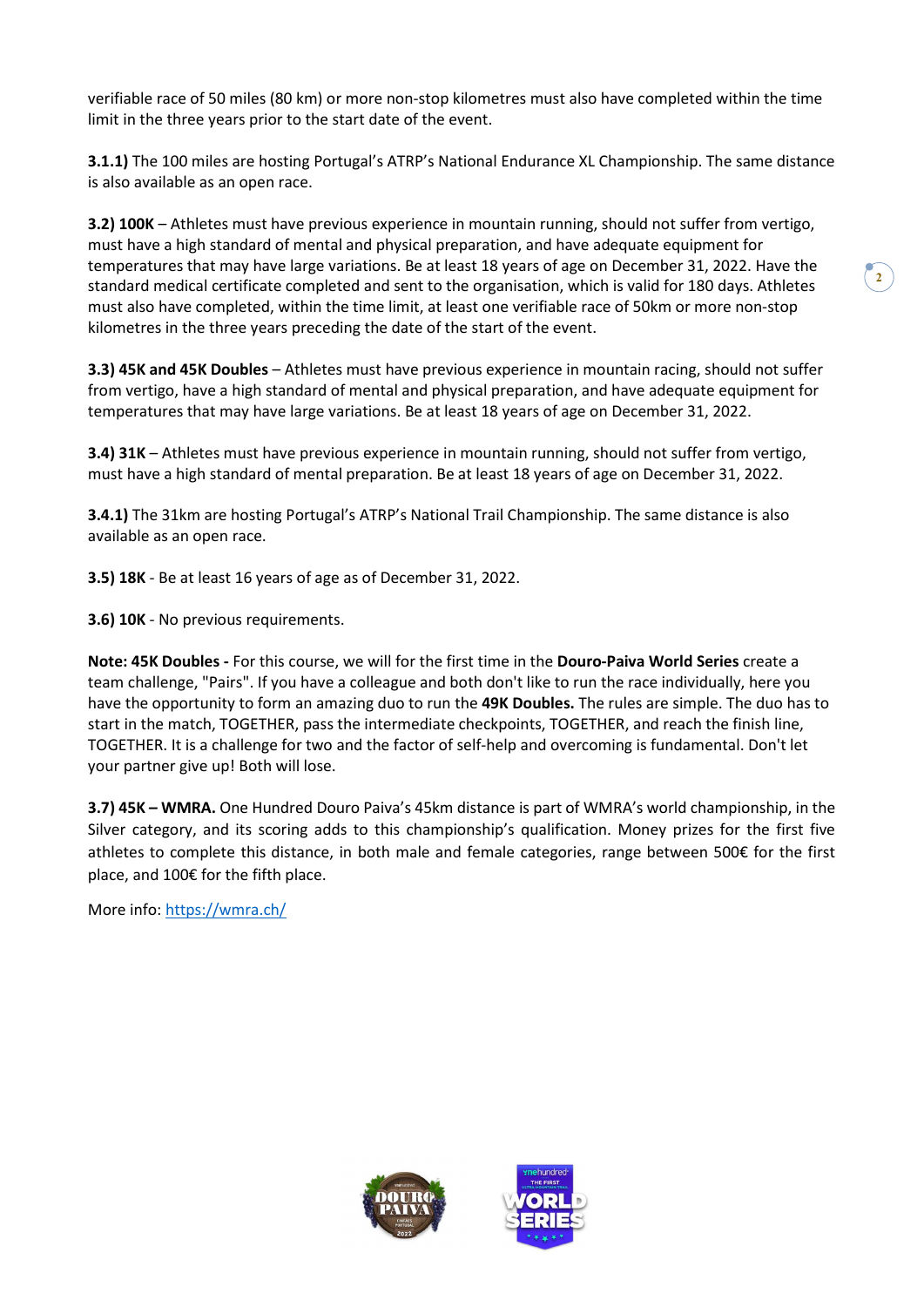### Art. 4 - INSCRIPTIONS

Registration for the Douro-Paiva World Series will be made through the link provided on the website www.onehundred.run and will follow the following deadlines and values:

| Douro-Paiva<br><b>World Series</b> | Step 1<br>18/12/2021<br>to<br>14/01/2022 | Step 2<br>15/01/2022<br>to<br>29/04/2022 | Step <sub>3</sub><br>30/04/2022<br>to<br>10/062022 | Last phase<br>11/06/2022<br>to<br>25/06/2022 |
|------------------------------------|------------------------------------------|------------------------------------------|----------------------------------------------------|----------------------------------------------|
| 100M                               | 110,0€                                   | 120,0€                                   | 130,0€                                             | 140,0€                                       |
| <b>100K</b>                        | 75,0€                                    | 80,0€                                    | 85,0€                                              | 95,0€                                        |
| <b>45K Doubles</b>                 | 60,0€                                    | 67,5€                                    | 72,5€                                              | 80,0€                                        |
| 45K                                | 40,0€                                    | 45,0€                                    | 47,5€                                              | 52,5€                                        |
| 31K                                | 25,0€                                    | 28,0€                                    | 30,0€                                              | 35,0€                                        |
| <b>18K</b>                         | 18,5€                                    | 20,5€                                    | 22,5€                                              | 25,0€                                        |
| <b>10K</b>                         | 10,0€                                    | 12,0€                                    | 14,0€                                              | 15,0€                                        |

4.2) Registration on the www.myonehundred.run platform. Registering on this platform is mandatory before picking up the athlete's kit. Otherwise, the athlete will not be allowed to participate in the race.

4.3) Registration restrictions - The following athletes may not register for the Douro-Paiva World Series:

- Athletes who were disqualified in another race for using performance enhancing substances.

- Athletes who have been blacklisted by the One Hundred® Group Ltd at any of their global events.

4.4) Elite athletes – Athletes of the Douro-Paiva World Series will be considered elite by fitting the specific conditions described on the website www.onehundred.run/qualification.

4.5) Athletes Pack - The subscriptions for the Douro-Paiva World Series include the following items: >> Candidates in the Launch Phase (18/12/2021 to 14/01/2022):

- 10% discount on any One Hundred® in 2022 and 2023, anywhere in the world (cumulative with other discounts).

4.6) Just One Tree – We are partners with Just One Tree, an initiative that donates £1 for each registration in the One Hundred® World Series world tour events for the purpose of planting a tree.

#### - KIT 100M:

- Backpack bag
- Bracelet
- Premium running tshirt
- Pair of running socks
- Sunglasses
- Bib with timing chip
- Personal accident insurance with coverage for medical and dental expenses
- Hydration and feeding along the route, and after the race



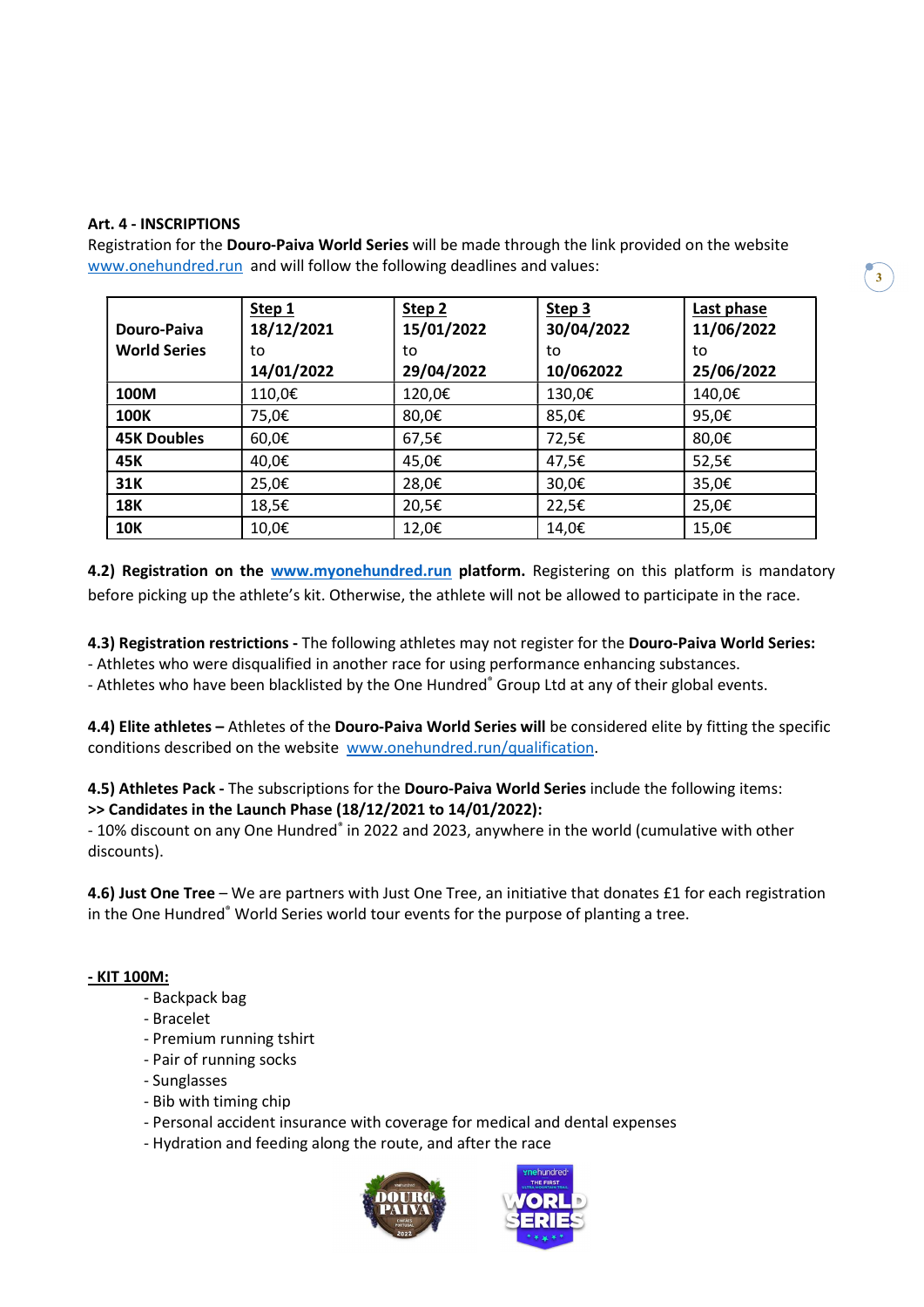- Immediate medical service
- Rescue service en-route
- Photographic and video service
- Live streaming and GPS track

#### - KIT 100K:

#### - Backpack bag

- Bracelet
- Premium running tshirt
- Pair of running socks
- Sunglasses
- Bib with timing chip
- Personal accident insurance with coverage for medical and dental expenses
- Hydration and feeding along the route and after the race
- Immediate medical service
- Rescue service en-route
- Photographic and video service
- Live streaming and GPS track

#### - 45K KIT and 45K Doubles:

- Backpack bag
- Bracelet
- Neck band
- Running tshirt
- Sunglasses
- Bib with timing chip
- Personal accident insurance with coverage for medical and dental expenses
- Hydration and feeding along the route and after the race
- Immediate medical service
- Rescue service en-route
- Photographic and video service
- Live streaming.

#### - KIT 31K:

- Backpack bag
- Bracelet
- Neck band
- Running tshirt
- Pair of running socks
- Bib with timing chip
- Personal accident insurance with coverage for medical and dental expenses
- Hydration and feeding along the route and after the race
- Immediate medical service
- Rescue service en-route
- Photographic and video service
- Live streaming



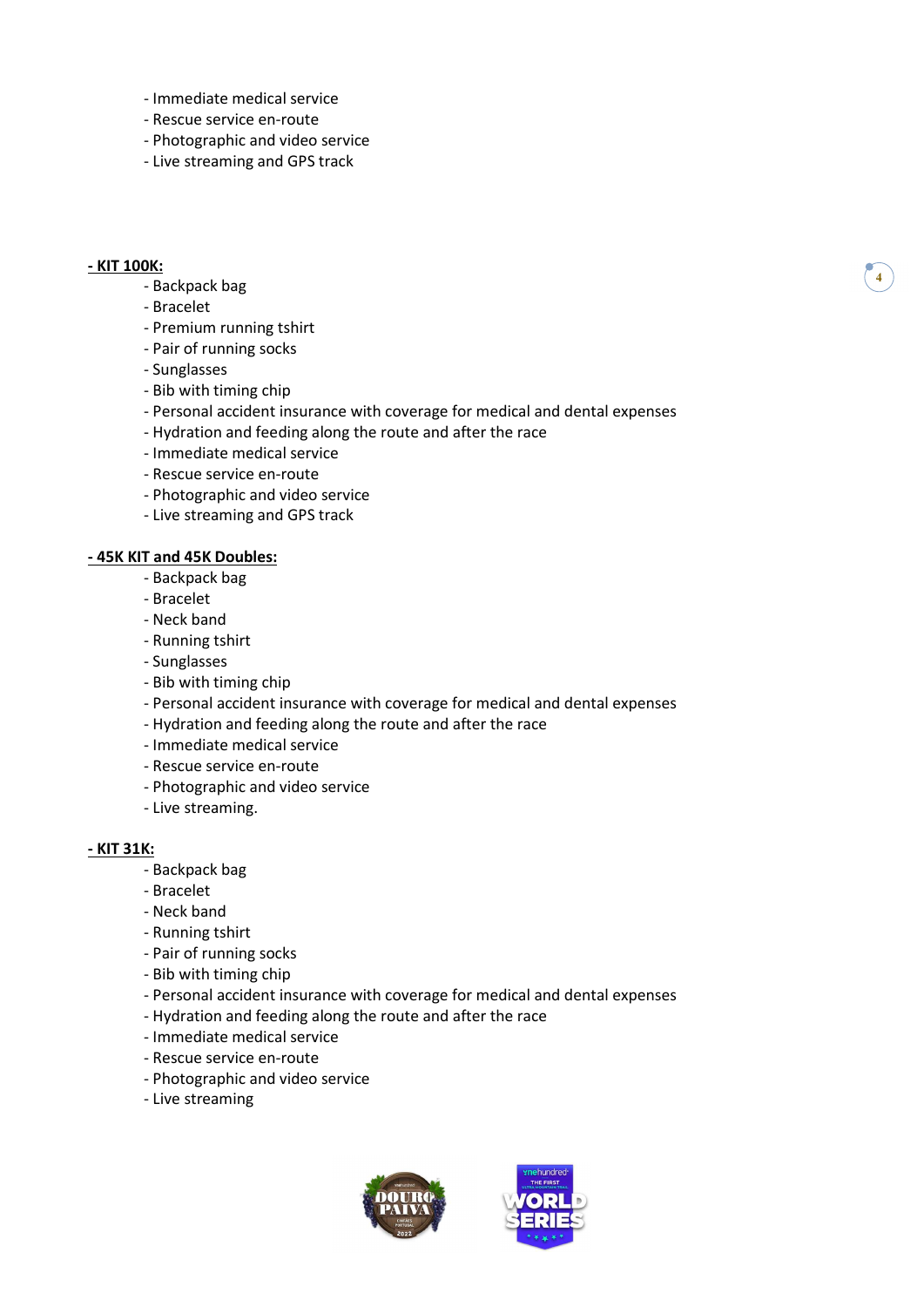#### - KIT 18K:

#### - Backpack bag

- Neck band
- Running tshirt
- Pair of running socks
- Bib with timing chip
- Personal accident insurance with coverage for medical and dental expenses
- Hydration and feeding along the route and after the race
- Immediate medical service
- Rescue service en-route
- Photographic and video service
- Live streaming

#### - KIT 10K:

- Running tshirt
- Bib
- Personal accident insurance with coverage for medical and dental expenses
- Hydration and feeding along the route and after the race
- Immediate medical service
- Photographic and video service
- Live streaming

4.6) Maximum number of athletes - The maximum number of athletes in the Douro-Paiva World Series is 2000 registered, being distributed as follows: 100M = 200 athletes; 100K = 250 athletes; 45K = 300 athletes; 45K Doubles = 50 athletes; 31K = 400 athletes; 18K = 400 athletes; 10K = 400 athletes.

4.7) Cancellation - If the athlete is unable to participate in the Douro-Paiva World Series and wishes to cancel their registration, they must notify the organisers by email at portugal@onehundred.run. We will use the following refund policy, referring to the date of the refund request and percentage to be refunded:

Up to 60 days before the event = 75% in credit for One Hundred® events in 2022 or 2023; Up to 30 days before the event = 50% in credit for One Hundred events<sup>®</sup> in 2022 or 2023; Up to 15 days before the event = 25% in credit for One Hundred events® in 2022 or 2023.

No cash refund, transfer or roll-over will be issued under any other circumstances. No sale of subscriptions to third parties is permitted. No refunds or credit will be provided for route change if available.

We understand that last-minute problems arise that can prevent an athlete from reaching the starting line. We incur most of the costs at the beginning of the planning process, and this policy represents our ability to reasonably provide compensation for athletes who cannot attend, while maintaining our lowest and highest quality enrolment rates.

If the race is cancelled due to circumstances out of our control up to 15 days prior to the race, the organisers reserve the right to refund 50% of the paid registration fee. This percentage is calculated in such a way as to allow the organisers to cover part of the costs incurred which cannot be recovered.



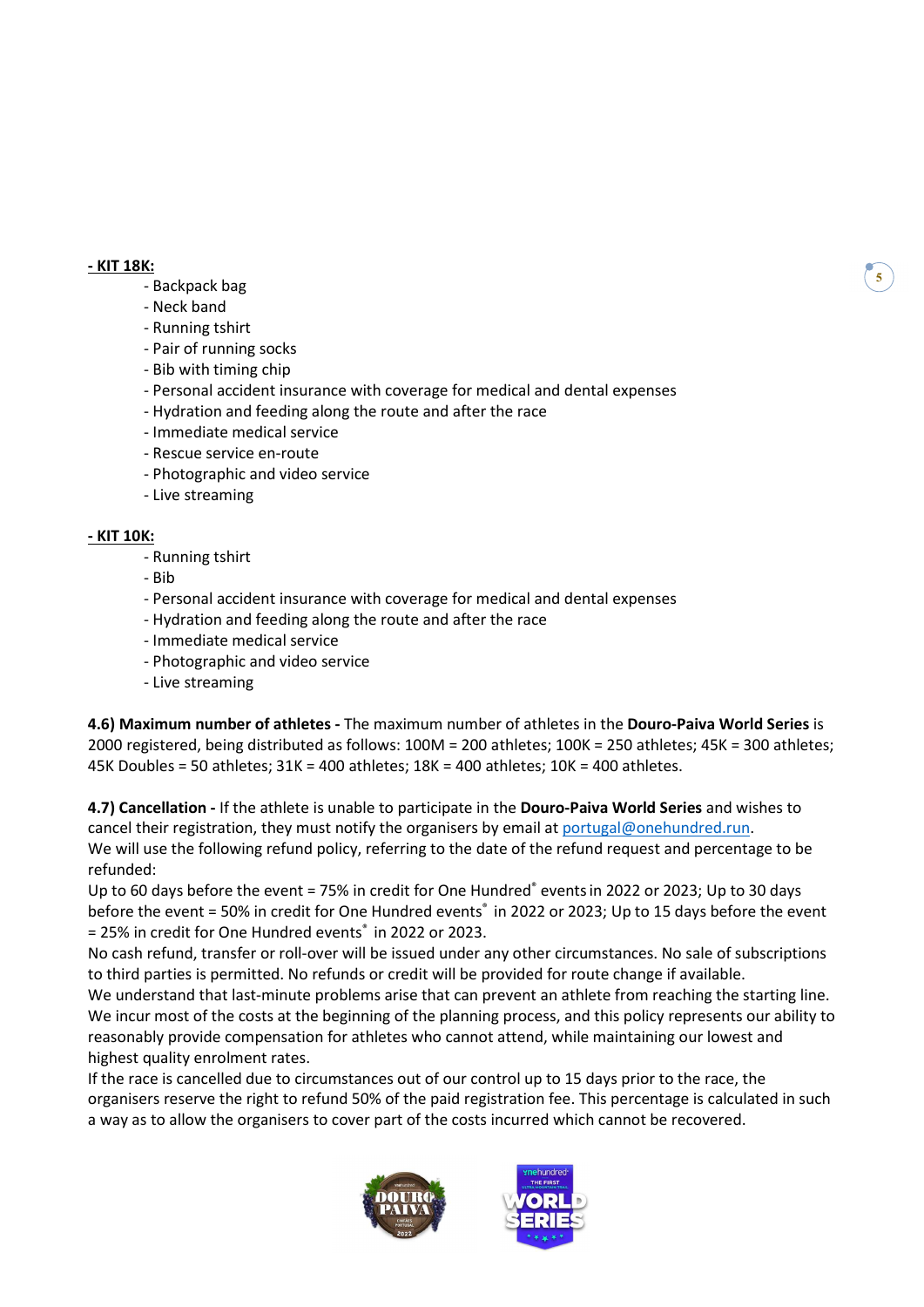If the race is cancelled for not meeting a minimum number of participants, the organisers reserve the right to cancel the race up to 60 days before the event, returning the amounts already paid, without the need to pay any hotel reservations or other expenses of stay or travel, including airline tickets and any other costs that the athlete may have incurred for themself or others accompanying him, as well as any additional compensation.

If the test is cancelled or interrupted for atmospheric reasons, or for any other reason outside our control, there will be no refund of the registration fee.

The following is not allowed:

- Postpone registration to the following year
- Participate in other stages instead of the stage for which the athlete has enrolled
- Bib exchange with anyone other than the registered athlete themself

- Changes to registration must be requested by email portugal@onehundred.run by June 26, 2022. Any athlete found with another athlete's running number during or after the race will be disqualified and blacklisted from the One Hundred®.

# Art. 5 – STATEMENT OF RESPONSIBILITY

All athletes participating in the One Hundred® Douro Paiva World Series must fill in the standard statement of responsibility provided by the organisation. This document must be signed by the athlete and handed in at the time of bib and kit pick up. Should this statement of responsibility not be signed or delivered, the athlete's registration will be promptly cancelled, with no refund.

# Art. 6 - TIMELINE (in progress)

The Douro-Paiva World Series will follow the schedule:

### June 30<sup>th</sup>, 2022 - Thursday

- 17:00 Reception opening Kit hand-out – 100 miles.
- 22:00 Reception closing

### July 1st, 2022 - Friday

- 12:00 Reception opening
	- Kit hand-out All races
	- Drop bag hand-out (Location TBA)
- 14:00 Bus departure heading to Vila Nova de Gaia for the 100M race
- 17:00 Welcoming of athletes (snacks) Location: Serra do Pilar, Vila Nova de Gaia
- 17:30 100M control Location: Serra do Pilar, Vila Nova de Gaia
- 18:00 100M starts Location: Serra do Pilar, Vila Nova de Gaia
- 22:00 Reception closing Museu Serpa Pinto

### July 2<sup>nd</sup>, 2022 - Saturday

#### 05:00 - Reception opening Kit hand-out – 100K, 45K, 31K (ATRP), 31K (open race), 18K, 10K

05:30 – Bus departure heading to Castelo de Paiva



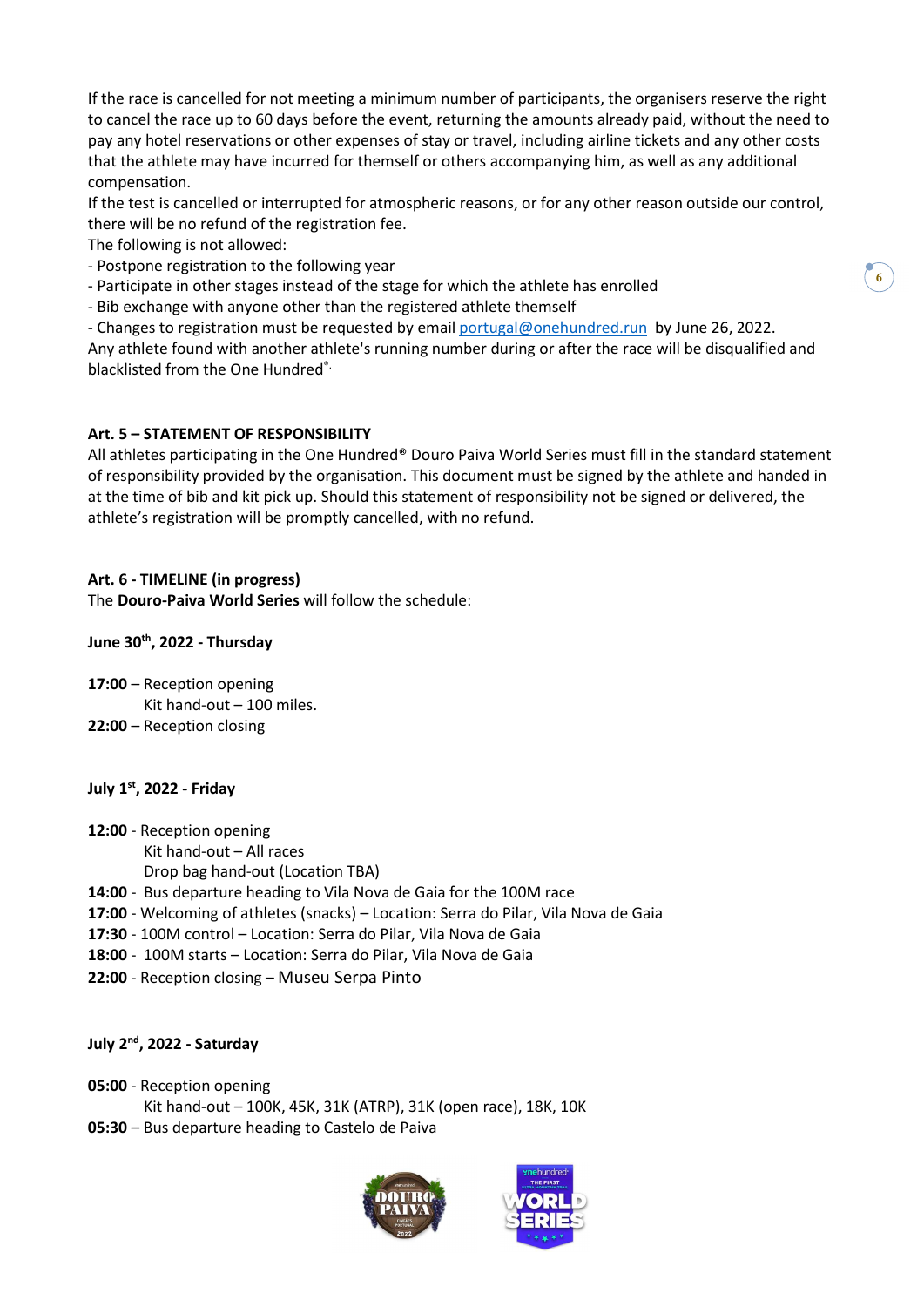- 06:30 Welcoming of athletes (snacks) Castelo de Paiva 06:45 – 100K control – Castelo de Paiva 07:00 - 100K starts - Castelo de Paiva (Largo Conde) 08:30 - Welcoming of athletes for ATRP's 31K (snacks) 08:45 - ATRP's 31K control 09:00 - ATRP's National Trail Championship starts (31K) – Fonte dos Amores 09:00 - Reception closing 11:00 - Expected arrival of  $1^{st}$  31K athlete – Fonte dos Amores
- 14:30 Reception opening
- 15:00 Awards ceremony for ATRP's 31K Fonte dos Amores
- 16:00 Expected arrival of  $1<sup>st</sup>$  100M athlete Fonte dos Amores
- 19:00 Expected arrival of  $1^{st}$  100K athlete Fonte dos Amores
- 19:00 Reception closing

### July  $3^{\text{rd}}$ , 2022 – Sunday

06:00 - Reception opening 07:30 - Welcoming of athletes (snacks)

- 07:45 WMRA's 45K control Cinfães City Market
- 08:00 WMRA's 45K starts Fonte dos Amores
- 08:45 31K control (open race)
- 09:00 31K starts (open race) Fonte dos Amores
- 09:45 18K control
- 10:00 -- Reception closing Museu Serpa Pinto
- 10:00 18K starts Fonte dos Amores
- 10:00 10K starts Fonte dos Amores
- 11:30 Expected arrival of  $1^{st}$  18K and 31KM (open race) athletes Fonte dos Amores
- 13:15 Expected arrival of 1<sup>st</sup> WMRA's 45K athlete Fonte dos Amores
- 14:00 Awards ceremony for 18K, 31K, WMRA's 45K, 100K, and 100M Fonte dos Amores
- 15:00 Finish line closing
- 16:00 Event ends

The athlete kits will be distributed at the race site. To remove their kits athletes must present a valid ID, with photo, and all mandatory equipment.

### Art. 7 - MANDATORY EQUIPMENT

The following equipment is mandatory in the Douro-Paiva World Series and must be transported by athletes throughout the race:

#### 7.1) 100M e 100K

- Hydration backpack bag or water bottle carrier with a combined capacity of at least 1 liter
- Waterproof jacket or windbreaker
- Thermal blanket
- GPS + Track
- Whistle
- Two lanterns with their spare batteries





7)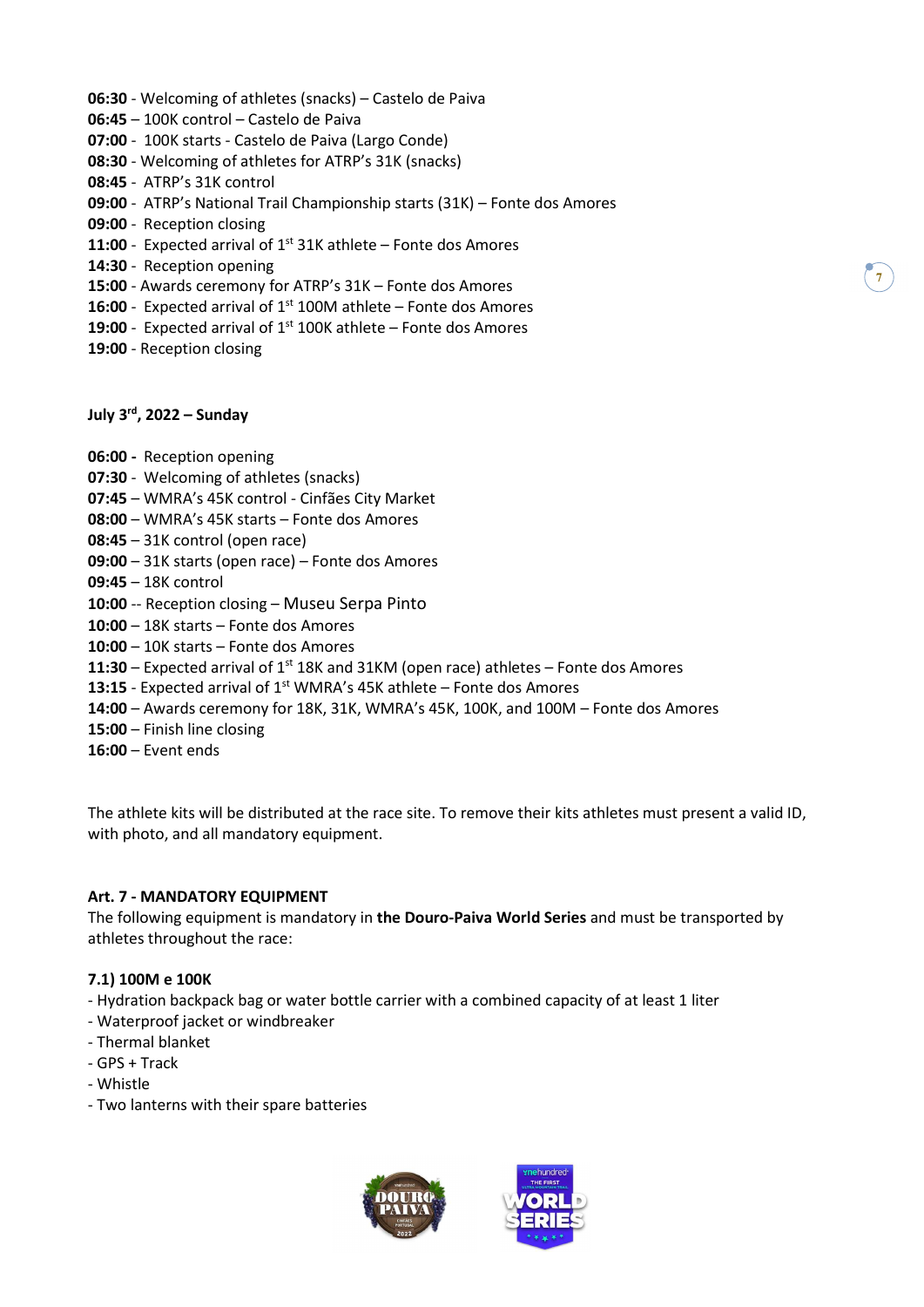- Glass or bottle of water. To reduce the use of plastic, there will be no disposable utensils (cutlery, cups, plates, bowls) available at rest points, therefore all athletes should bring their own material if they wish to eat hot/cold foods.

- Mobile phone

- GPS tracker provided at check-in of the race

- Bib visible throughout the race

It is mandatory that athletes running the 100M and 100K use a device with GPS technology. Athletes may use smartwatches and must present them upon check-in. The race is appropriately marked, however, these signals are merely a supporting measure for the GPS device.

#### 7.2) 45K and 45K Doubles

- Hydration pack or water bottle door with a combined capacity of at least 1 liter

- Cut-wind

- Cap, hat, or headband type buff

- Thermal blanket

- Whistle

- Glass or bottle of water. To reduce the use of plastic, there will be no disposable utensils (cutlery, cups, plates, bowls) available at rest points, therefore athletes should bring their own material if they wish to eat hot/cold foods.

- Mobile phone

- Bib visible throughout the race

#### 7.3) 31K

- Hydration pack or water bottle door with combined capacity for at least 500 milliliters

- Cut-wind
- Thermal blanket
- Whistle
- Mobile phone

- Glass or bottle of water. To reduce the use of plastic, there will be no disposable utensils (cutlery, cups, plates, bowls) available at rest points, therefore athletes should bring their own material if they wish to eat hot/cold foods.

- Bib visible throughout the race

#### 7.4) 18K

- Mobile phone

- Glass or bottle of water. To reduce the use of plastic, there will be no disposable utensils (cutlery, cups, plates, bowls) available at rest points, therefore athletes should bring their own material if they wish to eat hot/cold foods.

- Bib visible throughout the race

#### 7.5) 10K

- Bib visible throughout the race

It is the responsibility of the athletes to bring equipment that respects these criteria. In case of verification before or during the race, the commissioner or judge will decide whether the equipment meets the criteria described in the regulation or, otherwise, the athlete will be disqualified.



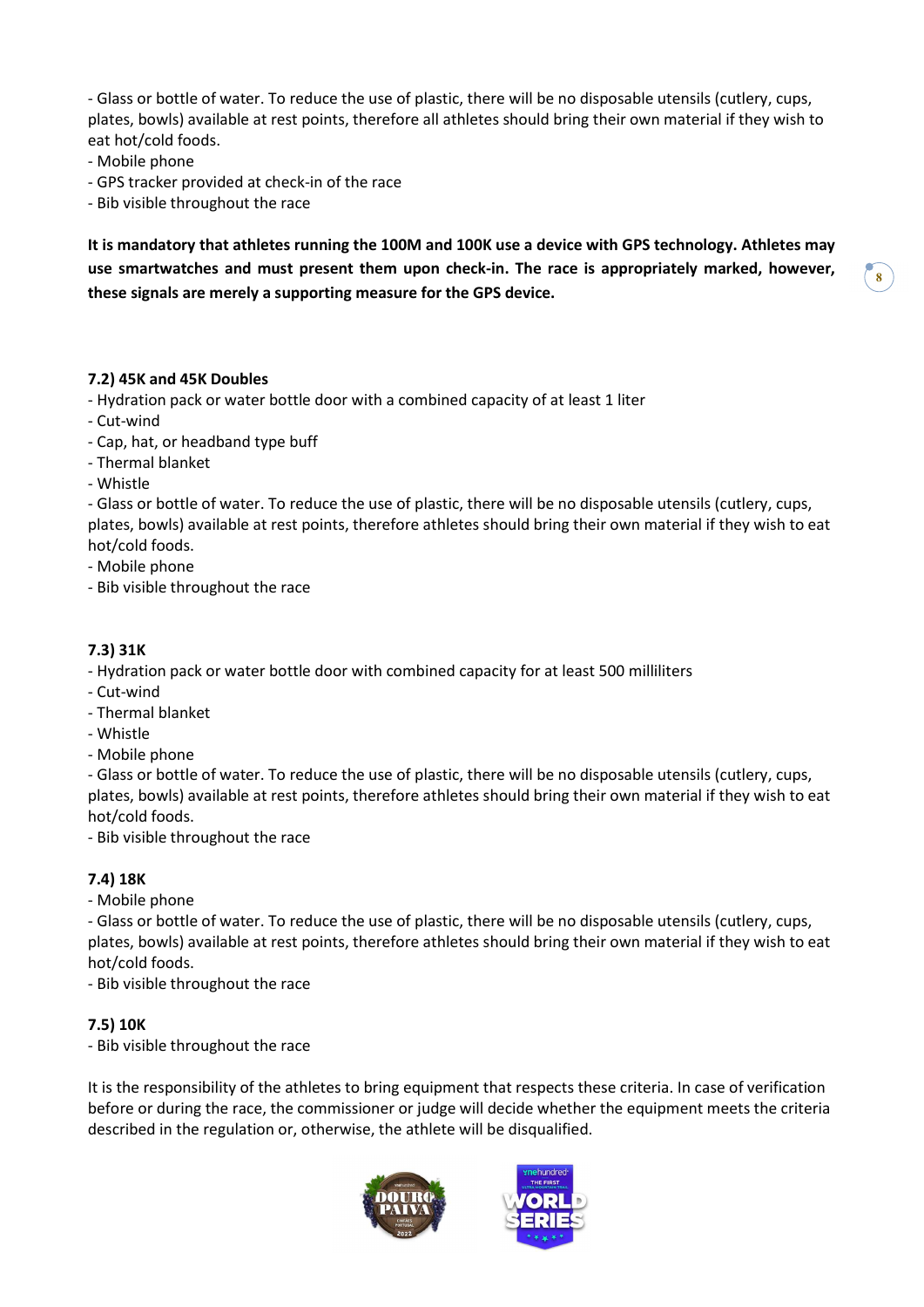Mandatory equipment can be used or carried inside the backpack or pockets. All mandatory equipment will be checked when the athletes remove the kit. Those who do not present all the material of the mandatory equipment will be prevented from starting the race. In addition, one-off checks will be performed during the race.

### RECOMMENDED EQUIPMENT:

Race participants are advised to bring the following equipment with them, in addition to the mandatory ones:

- Warm sweater for the night
- Energy bars or solid foods
- Elastic adhesive tape
- Spare money for use in any eventuality
- Running/walking sticks are allowed
- Sunglasses
- Sunscreen

# Art. 8 - MAXIMUM TIME LIMITS AND CUT TIMES (in progress)

The following maximum time limits and cutting times in the Douro-Paiva World Series must be met by the athletes throughout the race:



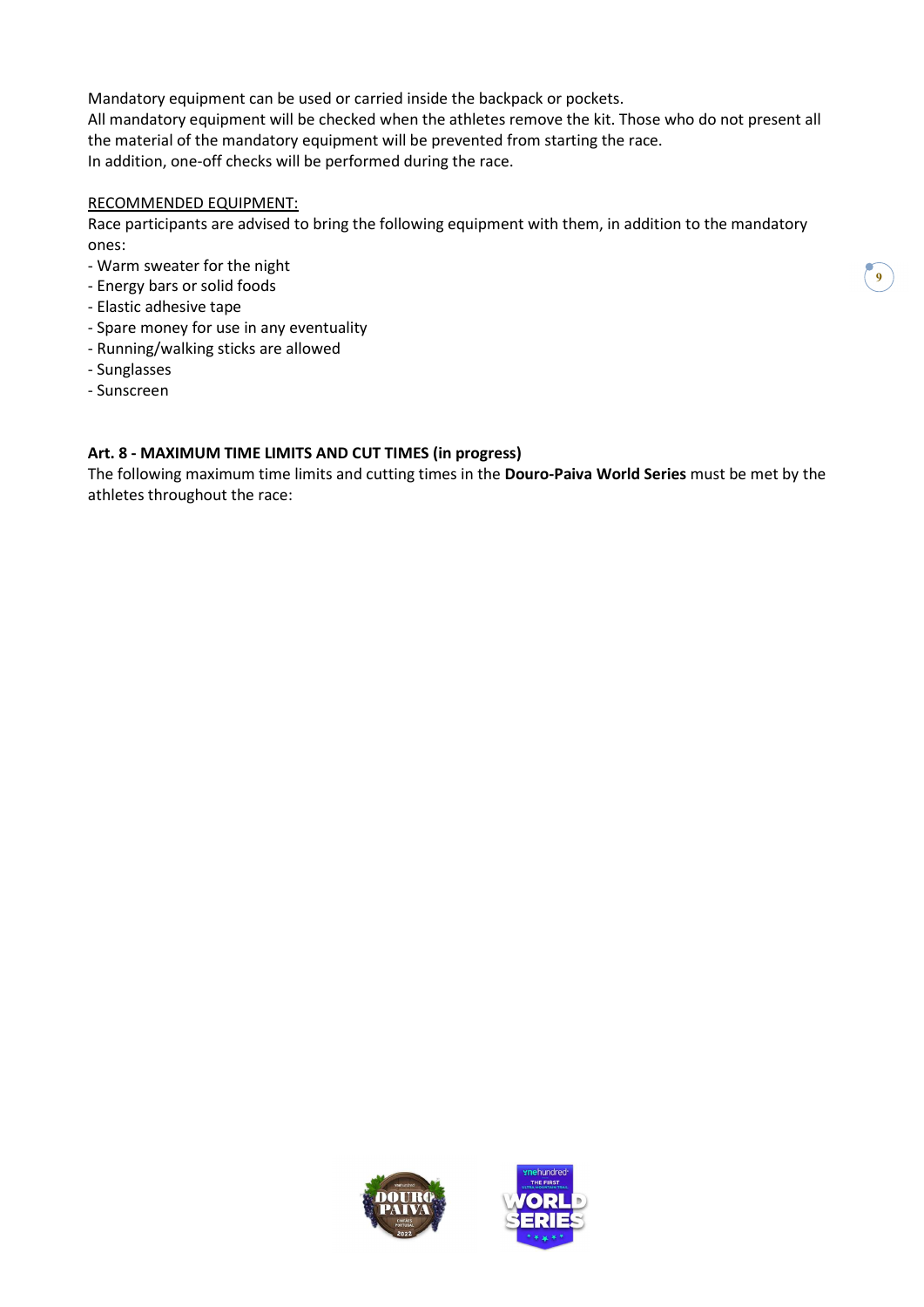|           |                  | 100 milhas               |                        |
|-----------|------------------|--------------------------|------------------------|
| KM        | <b>LOCAL</b>     | <b>TEMPO MAX (corte)</b> | <b>Coordenadas GPS</b> |
| 58 kms    | Castelo de Paiva | $6.00h - 02/07$          | 41.03940748602118, -   |
|           |                  |                          | 8.262158632278444      |
| 97 kms    | São Pedro        | $16:00h - 02/07$         | 40.99797395359889, -   |
|           |                  |                          | 8.09046506881714       |
| 124kms    | Alhões           | $01:00h - 03/07$         | 40.9831621374721, -    |
|           |                  |                          | 8.013174533843996      |
| 160 kms   | Cinfães - Meta   | $42h - 14:00h - 03/07$   | 41.07155443411536, -   |
|           |                  |                          | 8.089563846588137      |
|           |                  | <b>100 kms</b>           |                        |
| <b>KM</b> | <b>LOCAL</b>     | <b>TEMPO TOTAL</b>       | <b>Coordenadas GPS</b> |
| 40km      | São Pedro        | 16:00h - 02/07           | 40.99797395359889, -   |
|           |                  |                          | 8.09046506881714       |
| 67km      | Alhões           | $01:00h - 03/07$         | 40.98300825204548, -   |
|           |                  |                          | 8.013432025909426      |
| 100 kms   | Cinfães - Meta   | $30h - 14:00h - 03/07$   | 41.07155443411536, -   |
|           |                  |                          | 8.089563846588137      |
|           |                  | 45 kms                   |                        |
| <b>KM</b> | <b>LOCAL</b>     | <b>TEMPO TOTAL</b>       | <b>Coordenadas GPS</b> |
| 26 kms    | São Pedro        | $6h - 14:00h - 03/07$    | 40.99797395359889, -   |
|           |                  |                          | 8.09046506881714       |
| 45 kms    | Cinfães - Meta   | $8h - 16:00h - 03/07$    | 41.07155443411536, -   |
|           |                  |                          | 8.089563846588137      |
|           |                  | 29 kms                   |                        |
| <b>KM</b> | <b>LOCAL</b>     | <b>TEMPO TOTAL</b>       | <b>Coordenadas GPS</b> |
| 31 kms    | Cinfães - Meta   | $8h - 16:00h - 03/07$    | 41.07155443411536, -   |
|           |                  |                          | 8.089563846588137      |
|           |                  | 18 kms                   |                        |
| <b>KM</b> | <b>LOCAL</b>     | <b>TEMPO TOTAL</b>       | <b>Coordenadas GPS</b> |
| 18 kms    | Cinfães - Meta   | $6h - 15:00h - 03/07$    | 41.07155443411536, -   |
|           |                  |                          | 8.089563846588137      |
|           |                  |                          |                        |

The cutting sites are located at checkpoints. Athletes who do not reach these points within the established deadlines will not be able to continue the race. It is forbidden to proceed from the cut-off point and then to use the supply areas again. The judges of the race reserve the right to disqualify athletes who violate the rules.

To protect the health of participants, medical staff at checkpoints have the authority to stop runners who are deemed unfit to continue the race, even within time limits. In this case, the participant must follow the instructions of the medical team. Anyone who does so will be immediately disqualified.

Participants who reach the checkpoints after the maximum time, those who are injured and those who are deemed unfit by the medical team to continue the race, and any other athletes who decide to give up, will



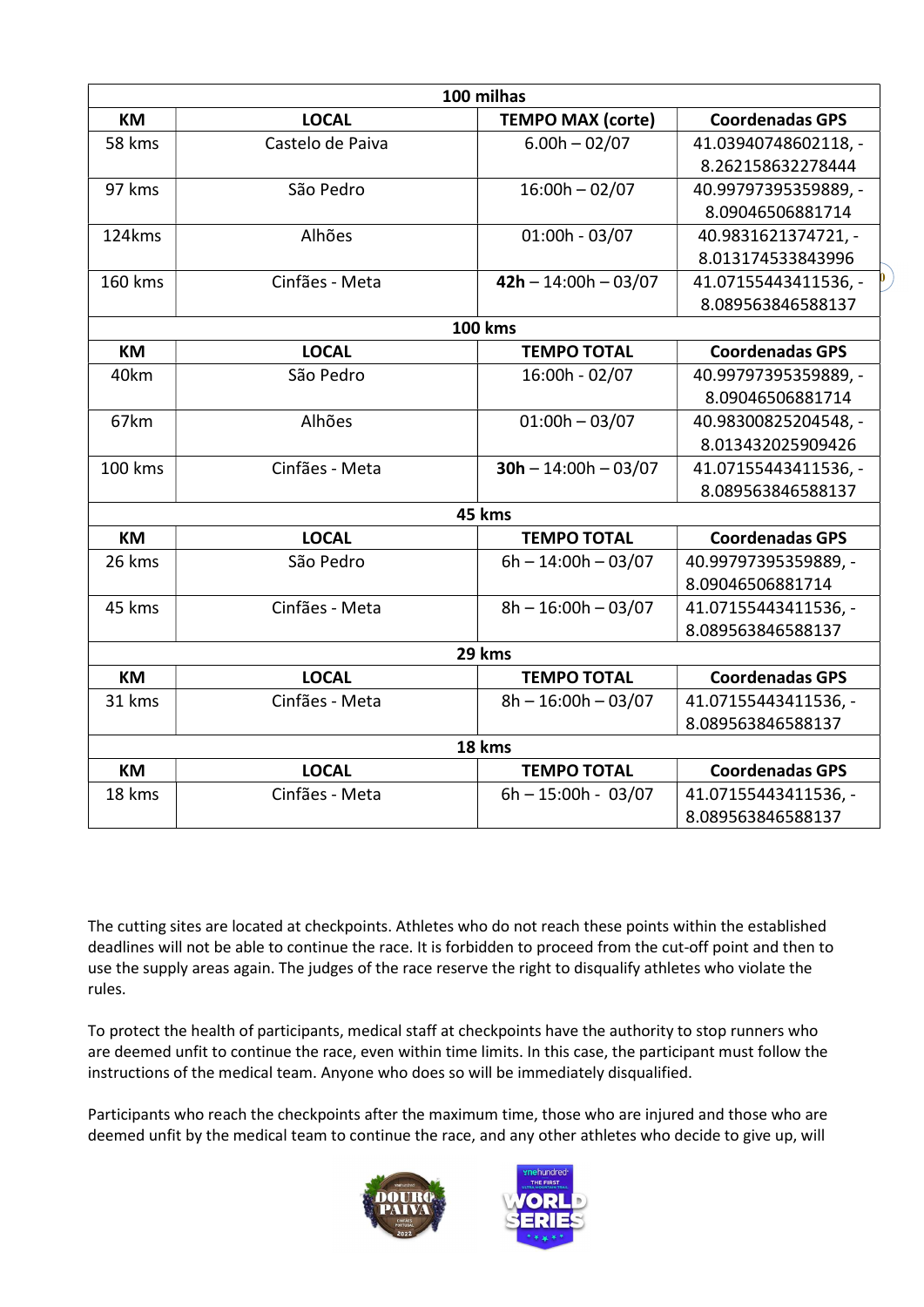be taken to the arrival of transport provided by the organisation. For logistical reasons, athletes who have given up may have to wait before being sent to the arrival area.

Any participant who withdraws from the race at any point other than the established refuelling points must immediately inform the race organisers by phone to the number indicated by the organisation.

All 100M and 100K participants will receive a GPS tracker device at the race check-in and each device includes an emergency button. The runner should only use the button in case of emergency and if the button is pressed the runner will be immediately disqualified from the race and will not be able to return to it.

# Art. 9 - FILLING STATIONS, CREW SUPPORT AND DROP BAGS (in update)

The Douro-Paiva World Series is a race of semi-self-sufficiency and athletes are required to bring minimal amounts of water, as well as all other equipment listed as mandatory.

Semi-self-sufficiency is defined as the ability to be autonomous between filling stations and be able to safely adapt to any problems (bad weather, physical suffering, injuries, etc.).

When leaving the rest points, athletes must have enough water and food to reach the next post. Support teams, called CREW SUPPORT (including family and friends) can only assist athletes in certain locations in the designated areas as defined by the post coordinator. Only one person per athlete can provide assistance and will be admitted 15 minutes before the athlete's arrival.

Each 100M and 100K athlete will receive their respective support bags, called DROP BAG, with their dorsal number and only these will be transported by the organisation. Athletes will be able to put on clothes or food, the delivery of drop bags should follow the schedule of the event. Athletes are advised not to place valuables in drop bags. The organisation is not responsible for any theft, loss, or damage. Running/walking sticks are not allowed or left in the drop bags. The drop bags should be removed after the test following the schedule of the event, upon presentation of the dorsal number. Unremoved drop bags will be forwarded for donation.

The following filling stations and their services are available to athletes:

Only corridors with visible dorsal numbers have access to filling stations.

It is expressly forbidden for athletes to drink from the bottles supplied at the filling stations: personal glasses should be used. Garbage should be left at each filling station.

There will also be a supply on arrival. In addition, each participant can have a hot meal on arrival. To enjoy this hot meal, it is necessary to present the bib number.

There are natural drinking water points along the route, where participants can refuel.

| <b>100 Miles</b> |                           |                  |  |
|------------------|---------------------------|------------------|--|
| КM               | <b>LOCATION</b>           | <b>SERVICE</b>   |  |
| 14               | Alheira de Aquem          | <b>Beverages</b> |  |
| 26               | Framil Canedo             | Beverages/Food   |  |
| 44               | Raiva                     | Beverages/Food   |  |
| 59               | Castelo Paiva (Base Vida) | Beverages/Food   |  |
| 72               | Espiunca                  | Beverages/Food   |  |
| 82               | Paradela                  | Beverages/Food   |  |
| 97               | São Pedro                 | Beverages/Food   |  |
| 113              | Sobrado                   | Beverages/Food   |  |
| 124              | Alhões                    | Beverages/Food   |  |



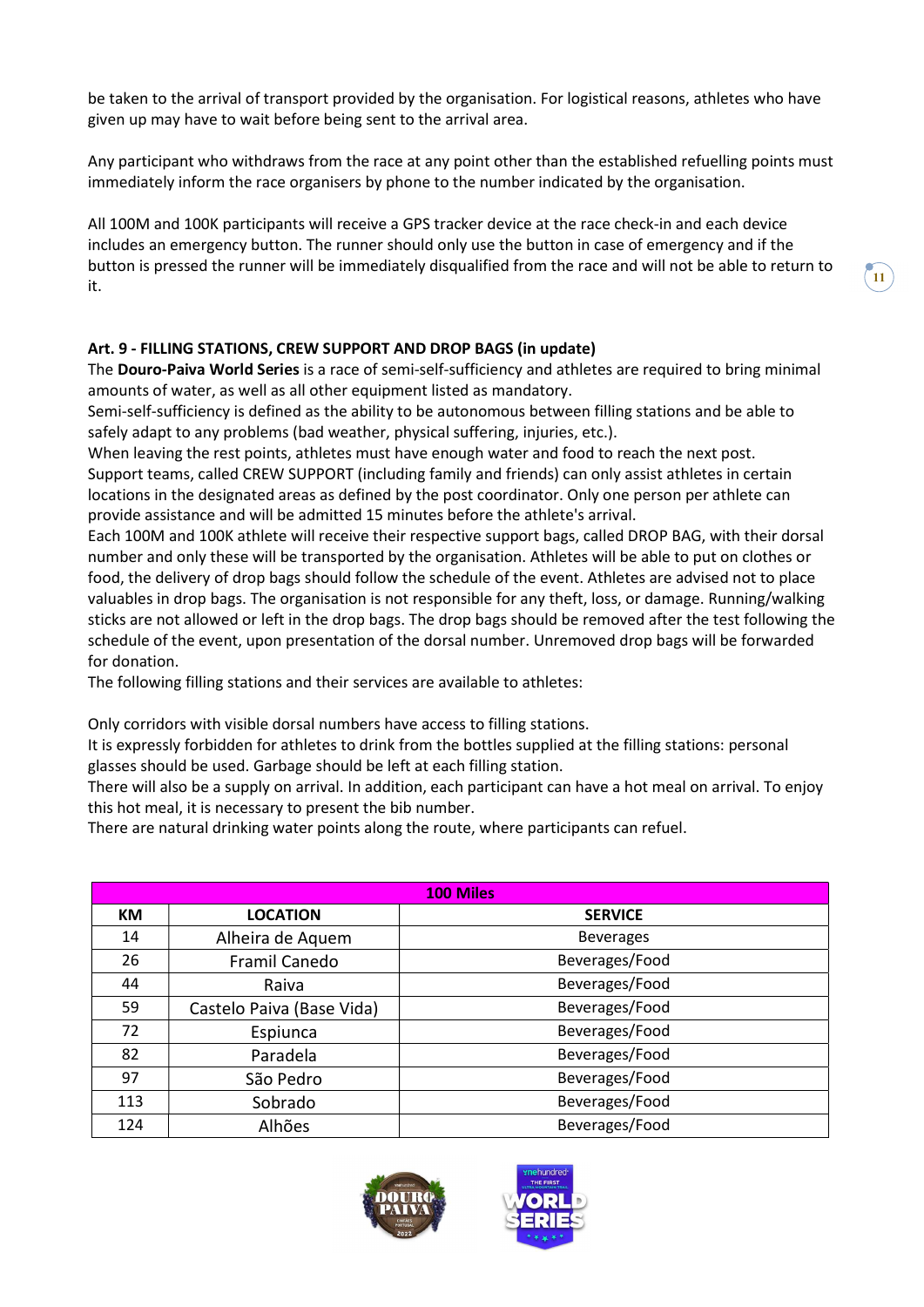| 140 | Pimeiró            | Beverages/Food |  |  |  |
|-----|--------------------|----------------|--|--|--|
| 153 | Vila Viçosa        | Beverages/Food |  |  |  |
| 160 | <b>FINISH LINE</b> | Beverages/Food |  |  |  |
|     |                    | <b>100K</b>    |  |  |  |
| KM  | <b>LOCATION</b>    | <b>SERVICE</b> |  |  |  |
| 14  | Espiunca           | Beverages/Food |  |  |  |
| 25  | Paradela           | Beverages/Food |  |  |  |
| 40  | São Pedro          | Beverages/Food |  |  |  |
| 55  | Sobrado            | Beverages/Food |  |  |  |
| 67  | Alhões             | Beverages/Food |  |  |  |
| 84  | Pimeiró            | Beverages/Food |  |  |  |
| 96  | Vila Viçosa        | Beverages/Food |  |  |  |
| 100 | <b>FINISH LINE</b> | Beverages/Food |  |  |  |
|     | <b>45K</b>         |                |  |  |  |
| KM  | <b>LOCATION</b>    | <b>SERVICE</b> |  |  |  |
| 9   | Covelas            | Beverages/Food |  |  |  |
| 16  | <b>Tendais</b>     | Beverages/Food |  |  |  |
| 26  | São Pedro          | Beverages/Food |  |  |  |
| 34  | Vila Viçosa        | Beverages/Food |  |  |  |
| 45  | <b>FINISH LINE</b> | Beverages/Food |  |  |  |

| <b>31K</b> |                    |                |  |  |
|------------|--------------------|----------------|--|--|
| КM         | <b>LOCATION</b>    | <b>SERVICE</b> |  |  |
| 9          | Covelas            | Beverages/Food |  |  |
| 20         | Merlim             | Beverages/Food |  |  |
| 31         | <b>FINISH LINE</b> | Beverages/Food |  |  |
|            | <b>18K</b>         |                |  |  |
| <b>KM</b>  | <b>LOCATION</b>    | <b>SERVICE</b> |  |  |
| 9          | Covelas            | Beverages/Food |  |  |
| 13         | Vila Viçosa        | Beverages/Food |  |  |
| 18         | <b>FINISH LINE</b> | Beverages/Food |  |  |
|            | <b>10K</b>         |                |  |  |
| 10         | <b>FINISH LINE</b> | Beverages/Food |  |  |

### Art. 10 - ROUTE (updated)

Most of the Douro-Paiva World Series routes are hill and mountain areas, as well as part of the Douro River, classified as UNESCO's World Heritage Site. This itinerary requires the ability to run on different terrain types, trails and sters, as well as in rocky and flooded areas, and by rivers.

In the event of adverse weather conditions and any area of the route becomes inaccessible, alternative routes will be outlined in the briefing before the start of the race.

Athletes should strictly follow the marked route and avoid shortcuts or cut the course. Any deviations from the official route may result in disqualification and will be at the exclusive risk of the athletes. The routes have the following characteristics:

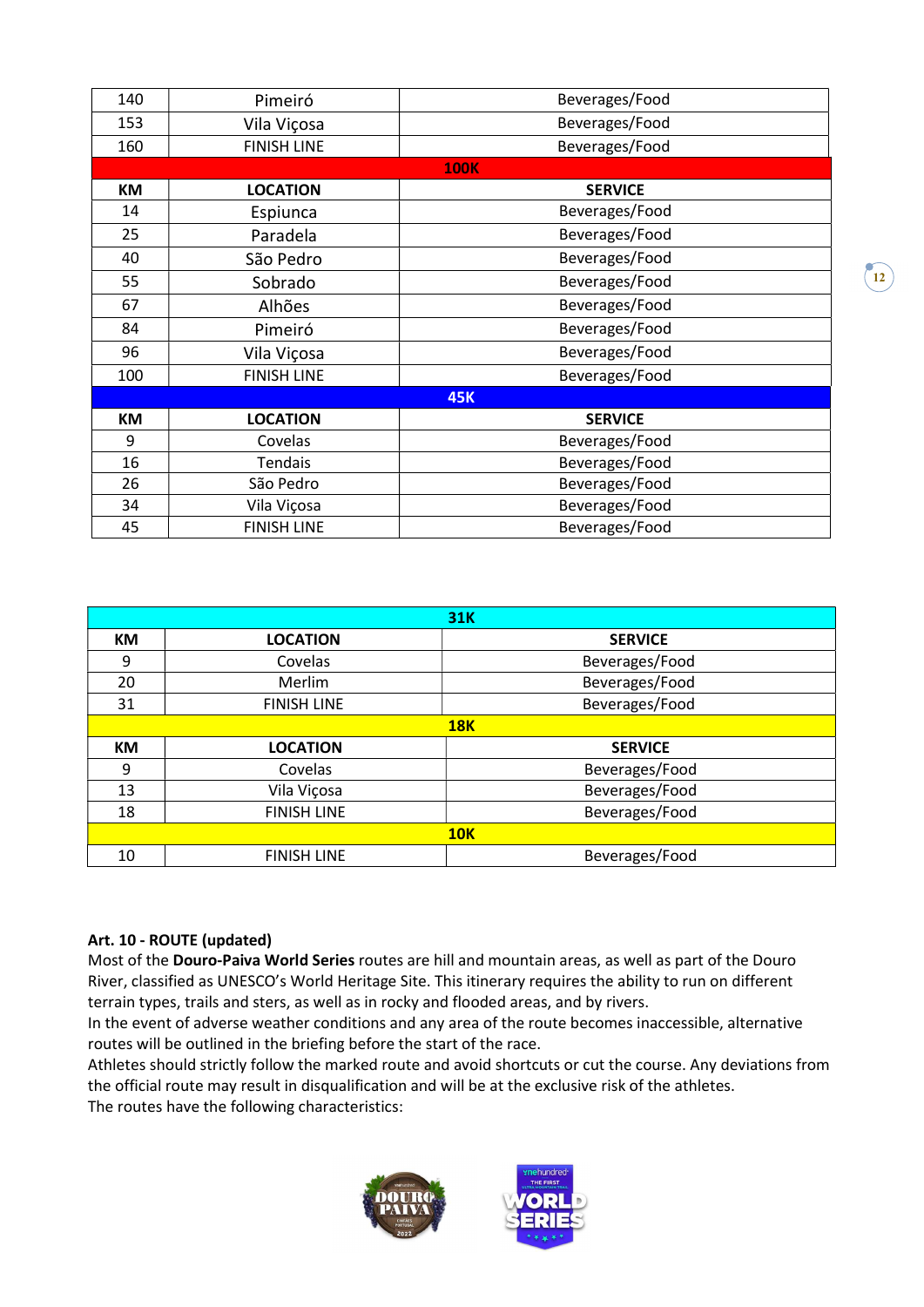10.1) 100 miles: 157,12km long, 7011m cumulative positive uneven, 1.350m maximum altitude.

10.2) 100K: 98,62km long, 4699m cumulative positive uneven, 1350m maximum altitude.

10.3) 45K and 45K Doubles: 41,42Km long, 2102m cumulative positive uneven, 1350m maximum altitude

10.4) 31K: 29,62Km long, 1555m accumulated positive uneven, 875m maximum altitude

10.5) 18K: 17,86Km long, 1160m of accumulated positive uneven, 606m maximum altitude

10.6) 10K: 10Km long, 491m of accumulated positive uneven, 465m maximum altitude

### \* Strava font. There may be variations according to each user's software and device

#### Art. 11 - ATHLETE INSURANCE

All athletes of the Douro-Paiva World Series are covered free of charge by insurance that covers death and disability by accident and by athlete, in addition to medical and hospital expenses.

### Art. 12 - RESCUE TEAM

All athletes of the Douro-Paiva World Series have at their disposal a rescue team, composed of mountain GNR, firefighters, nurses, and doctors. These will be positioned along the route and will be on foot, in cars with 4x4 traction, and ambulances. There will be a medical station at the test site.

### Art. 13 - ENVIRONMENT

Most of the Douro-Paiva World Series routes are in areas of mountains and mountains in the interior, some parts by the Douro River and vineyards, UNESCO Heritage, and other areas with natural ecosystems. Participants are therefore obliged to respect the environment, by leaving no litter, not collecting flowers and disturbing wildlife. Anyone seen leaving garbage along the route will be disqualified from the race. At various points of supply there are places where athletes can leave the trash. The organisation advises athletes to bring in a small garbage bag.

Athletes must follow the marked route so as not to cause harm to the environment.

To reduce the use of plastic, there will be no disposable utensils (cutlery, glasses, plates, bowls) available at the refuelling points, so athletes should bring their own utensils if they wish to eat hot/cold foods.

#### Art. 14 - WEATHER

The courses of the Douro-Paiva World Series may undergo weather variations and in case they are very adverse (dense fog or thunderstorm), the organisation reserves the right to make last minute changes, even during the race, in the course, to eliminate potential hazards or conditions that may cause difficulties to athletes. Athletes will be informed of these changes. The organisation also reserves the right to suspend or cancel the race if weather conditions endanger athletes, volunteers, or support teams. If necessary, the organisers will provide and communicate a plan B up to 24 hours before the start of the race.

### Art. 15 - DISQUALIFICATION, PENALTIES AND RESOURCES

The following infractions in the Douro-Paiva World Series will result in immediate disqualification and removal of the athlete's dorsal number.

- Do not pass a checkpoint
- Use shortcuts



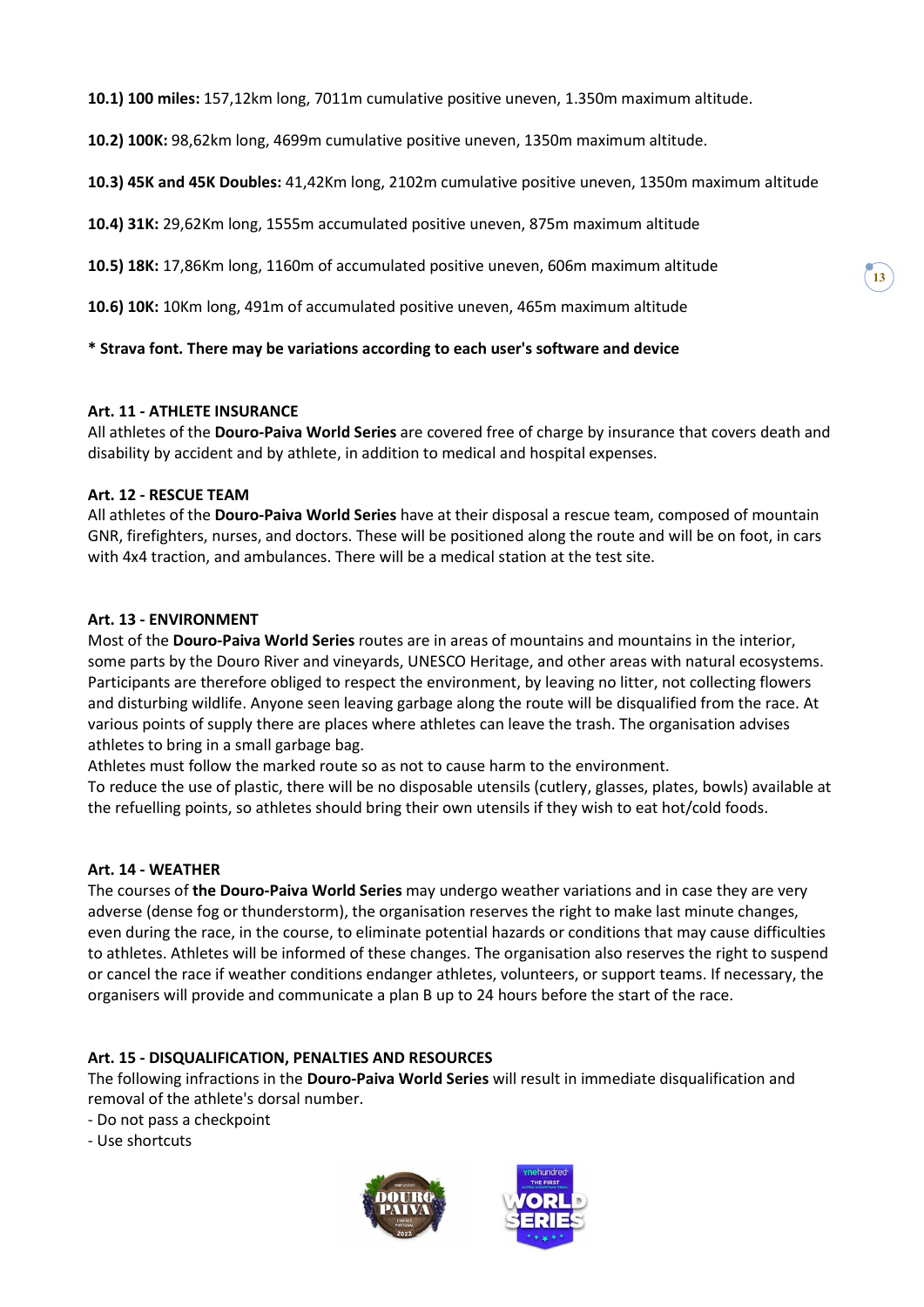- Leave garbage along the route
- Do not help a participant in difficulty
- Insult or threaten members of the organisation's work team
- Use transport during the race
- Refuse to undergo examinations by the medical team along the route
- Refuse to show the mandatory equipment when requested by the judges
- A one-hour penalty will apply for the following infractions:

- Lack of any mandatory equipment, and the athlete must report this lack immediately, in case of recidivism in a new check the athlete will be disqualified

- Unauthorised assistance or assistance outside the points provided for in the regulation - Bib not visible.

The penalty can be applied immediately as soon as the infraction is proven or at the end of the race. Penalties or disqualifications may be challenged in writing to the organisation of the evidence within 2 hours of the publication of the results. The resources will be evaluated and responded to within the necessary time frame. The decisions are final and unchallenged.

### Art. 16 - AWARDS

The Douro-Paiva World Series will be played individually, where each athlete will run the course in its entirety, being divided for registration, classification, and award purposes in the following categories, taking as reference date the age on December 31, 2022.

#### 16.1) Male

Male Adult: Runners from 30 to 39 years old Male Master: Runners from 40 to 49 years old Senior Male: Runners from 50 to 59 years old Male Senior Grand: Runners over 59 years old

#### 16.2) Female

Female Adult: Runners from 30 to 39 years old Female Master: Runners from 40 to 49 years old Senior Female: Runners from 50 to 59 years old Senior Female: Runners over 59 years old

16.3) Cash prizes: Total of € 18,000.00 distributed as follows:

#### - 100M e 100K

| Male & Women's                 | 100M  | <b>100K</b> |
|--------------------------------|-------|-------------|
| 1st Place General Elite        | 1500€ | 1000€       |
| 2nd Place General Elite        | 1000€ | 500€        |
| 3rd Place General Elite        | 500€  | 250€        |
| 4th Place General Elite        | 250€  | 200€        |
| 5th Place General Elite        | 150€  | 100€        |
| <b>Mountain Goat</b>           | 175€  | 175€        |
| King of the Hill               | 175€  | 175€        |
| 1st Place Category 30-39 years | 150€  | 100€        |
| 1st Place Category 40-49 years | 150€  | 100€        |
| 1st Place Category 50-59 years | 150€  | 100€        |
| 1st Place Category 60+ years   | 150€  | 100€        |

#### 45K WMRA



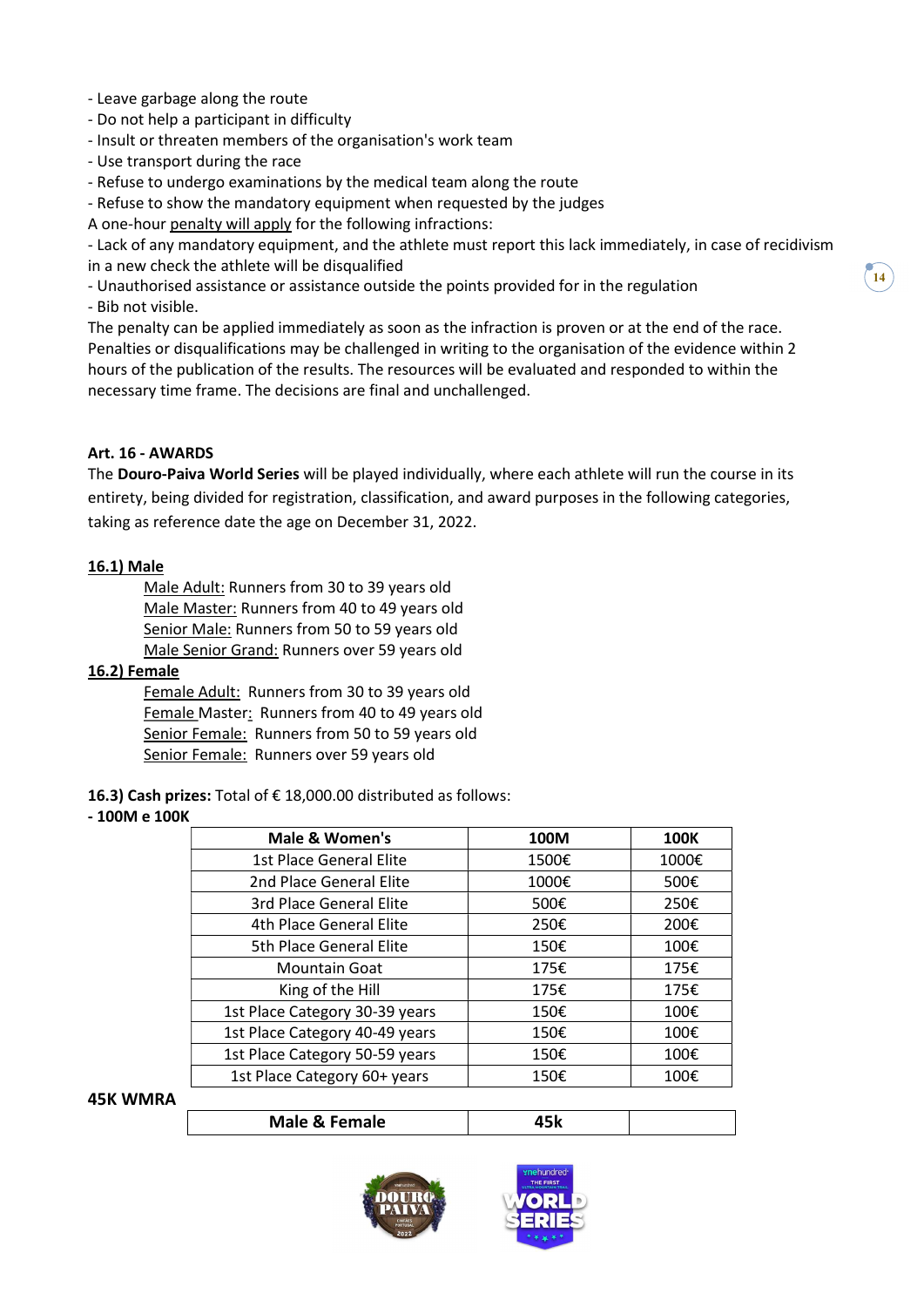| 1º Lugar Geral | 500€ |  |
|----------------|------|--|
| 2º Lugar Geral | 400€ |  |
| 3º Lugar Geral | 300€ |  |
| 4º Lugar Geral | 200€ |  |
| 5º Lugar Geral | 100€ |  |

31K

| Male & Female     | 31K  |
|-------------------|------|
| 1st Place General | 150f |

16.4) Award with buckles and medals: Distributed as follows:

- 100M: All finishers will receive an exclusive Douro-Paiva World Series buckle.

- 100K, 45K, 45K Doubles, 31K, 18K and 10K: All finishers will receive an exclusive Douro-Paiva World Series medal.

16.5) Miles Rewards: One Hundred has a miles card, GO&RUN Miles Club, which offers miles to anyone who signs up for your exams and shops in the online store. Card miles can be used on One Hundred race registrations or the online store.

All 100-mile and 100km athletes receive miles for every kilometre travelled.

In case of withdrawal, the miles allocated are those of the last checkpoint.

The first three athletes of the distances of 45km, 25km, and 18km, also receive miles.

- 1st 500 miles 2nd - 500 miles 3rd - 250 miles The top three ranked Mountain Goat and King of the Hill also receive miles on card.
	- 1st 500 miles
	- 2nd 500 miles
	- 3rd 250 miles

More information at: www.onehundred.run/en/membership-en ww.onehundred.run/

# 16.6) Award with trophies: Distributed as follows:

- King of the Hill: The first placed of each genre in the segmented uphill route, called King of the Hill, on the 100M and 100K courses, will receive exclusive Douro-Paiva World Series trophies.

- Mountain Goat: The first placed of each genre in the segmented downhill route, called Mountain Goat, on the 100M and 100K courses, will receive exclusive Douro-Paiva World Series trophies.

- General Male and Female Elite: The top five (5) finishers of each genre on each course will receive exclusive Douro-Paiva World Series trophies.

- Categories: The top three (3) finishers in each category will receive exclusive Douro-Paiva World Series trophies.

- Teams: The first Team of the 45K Doubles receives an exclusive Trophy Douro-Paiva World Series.



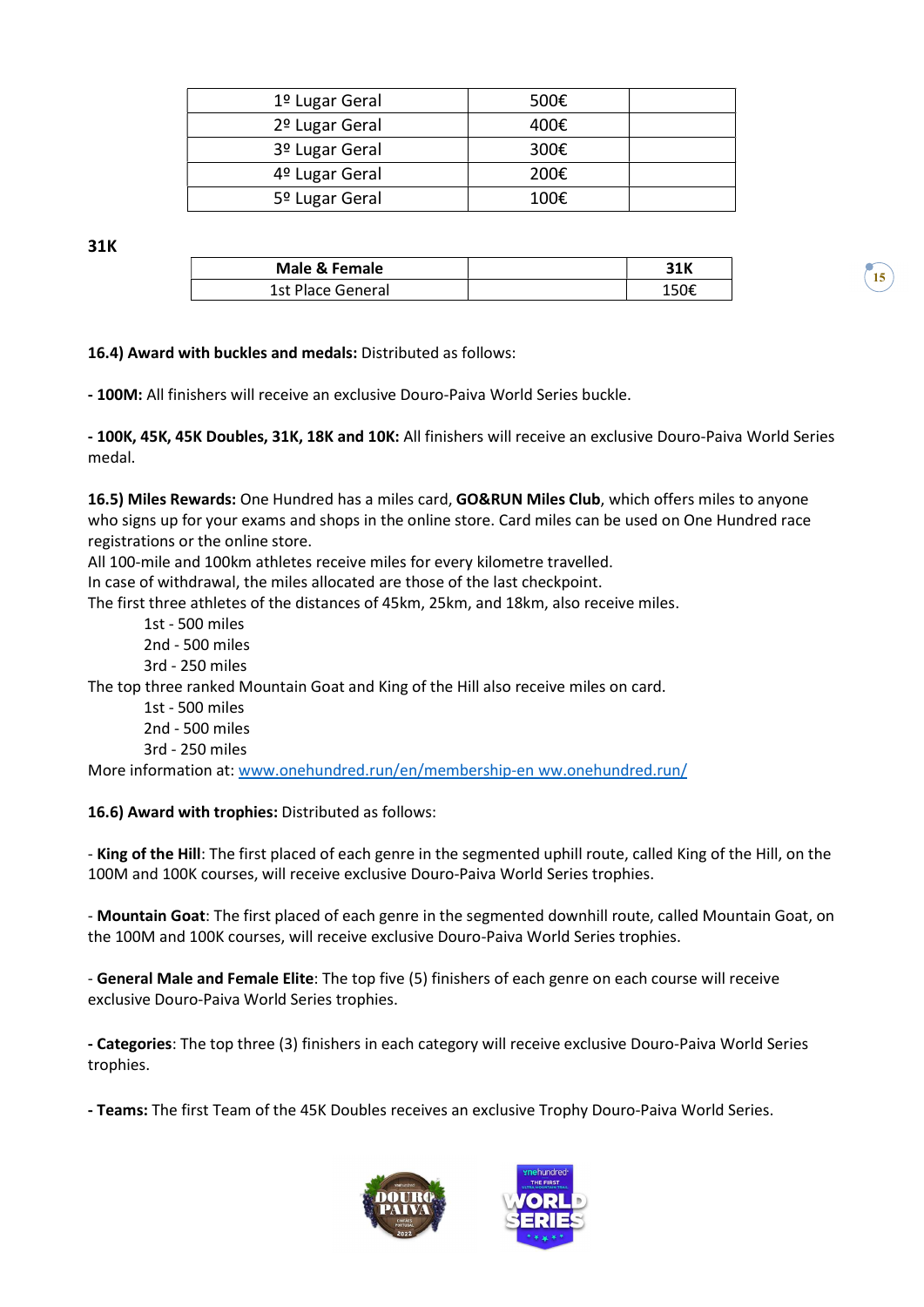To define the classification of the top five (5) of each gender in general, the gross time will be considered, and for the other classifications the net time will be considered.

Athletes who do not attend the awards will lose their right. These will not be shipped or delivered in advance for any reason.

### 16.7) Money prize payments

All money prizes will be paid up to 60 days after the race.

There is no accumulating of money prizes within the general category or echelons. Trophies may, however, be accumulated.

All money prizes paid by One Hundred are subject to tax.

### Art. 17 - ANTI-DOPING

By enrolling in the Douro-Paiva World Series, each athlete:

- You must declare to the organisation any information regarding the use of a prescription subject to Therapeutic Use Exemption (TUE) through the email portugal@onehundred.run; Sportsmen may be ill or have conditions requiring the ingestion of certain medicines. If this medicine, taken for the purpose of treating a disease or condition, is on the list of prohibited substances, the TUE may allow the athlete to take the medicine. For more information: www.wada-ama.org/en/science-medical. This information should be provided as soon as possible and definitively before the start of the race.

- Accept all requests for samples and analysis of urine and/or blood and/or capillaries related to the requests made by the organisation's physician, understanding that any expenses related to the performance of these samples and the associated analyses are the direct responsibility of the organisation.

- Agree to respond to all calls that the doctor of the organisation can send to him based on medical information about him, to discuss his ability, or not, to participate in the race in which he is enrolled. At the end of the consultation the doctor can guide the jury of the test whether the runner should be excluded from it, for medical reasons.

For all information on combating doping, we invite you to consult the World Anti-Doping Agency website: www.wada-ama.org.

#### Art. 18 - IMAGE RIGHTS

At the time of registration in the Douro-Paiva World Series, athletes authorise the organisation to freely use any images that represent athletes during their participation in the event, stop or in motion, without territorial or time limits.

#### Art. 19 - DISCLAIMER

Voluntary registration and subsequent participation in the Douro-Paiva World Series indicate full acceptance of the rules and regulations of the race and any subsequent changes made. By registering, participants exempt the organisation from any civil or criminal liability for personal and/or property damage caused by them.

#### Art. 20 - FINAL PROVISIONS

Questions or technical information about the Douro-Paiva World Series should be sent to the email portugal@onehundred.run to be registered and answered in a timely manner.





 $16)$